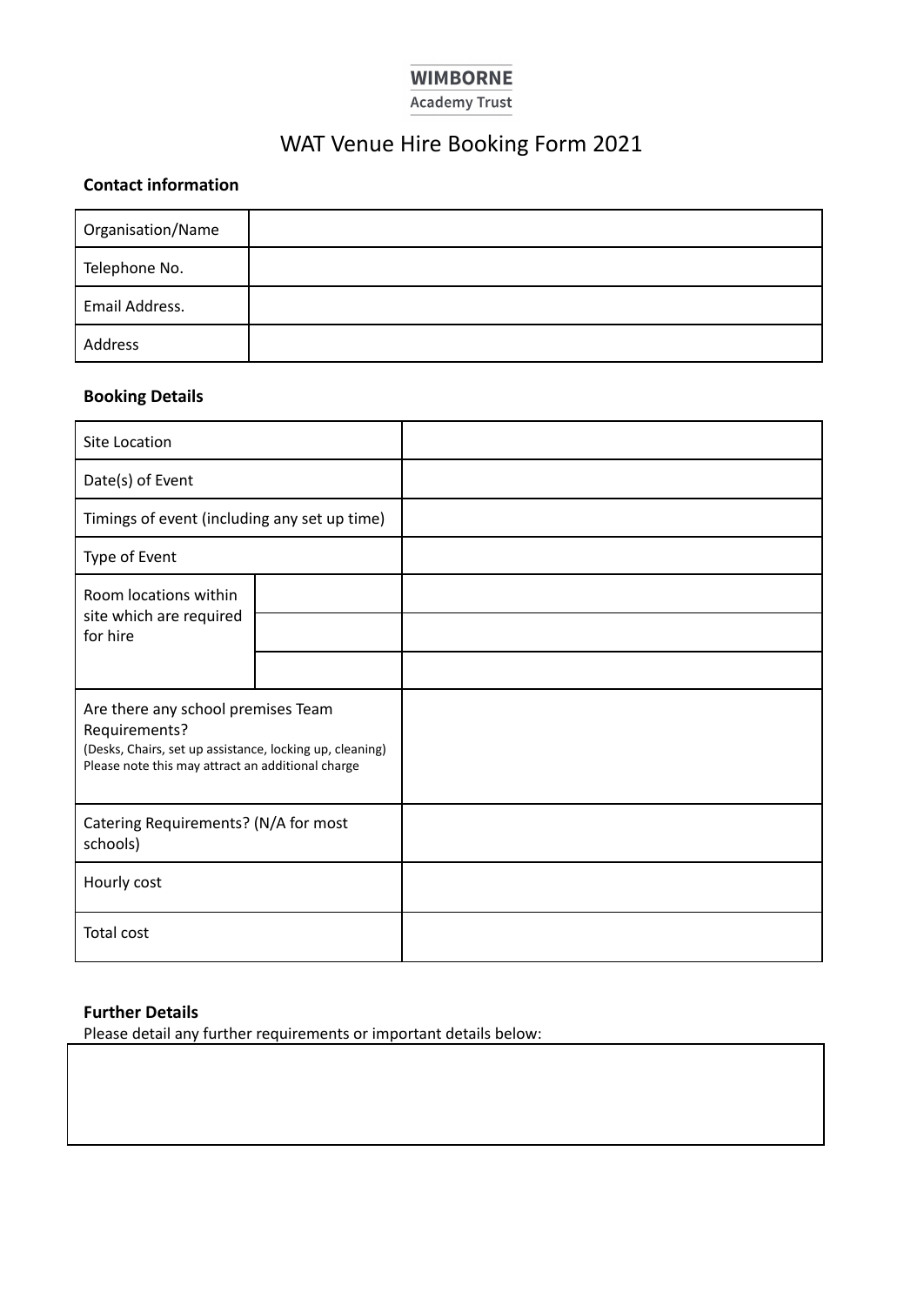#### **WIMBORNE**

**Academy Trust** 

**Hirer Declaration and signature:**

**I acknowledge I have read and understood the Hirer Terms and Conditions of Hire, and that I will abide by these T's and C's whilst letting Wimborne Academy Trust premises.**

Signed:

Date:

| <b>Hire checklist</b>                                                                                                        | Date received by Trust |
|------------------------------------------------------------------------------------------------------------------------------|------------------------|
| Current Public liability insurance certificate                                                                               |                        |
| Risk assessment and method statement for<br>event                                                                            |                        |
| Hirer Safeguarding policy provided                                                                                           |                        |
| Hirer's First Aid certification provided                                                                                     |                        |
| Professional qualifications provided for tuition<br>based hire                                                               |                        |
| DBS clearance provided (may be incorporated<br>in professional qualifications)                                               |                        |
| Hirer's signed copy of "Conditions of Hire" to<br>acknowledge that acceptance of responsibilities<br>for conditions of hire. |                        |

| WAT:    |  |  |
|---------|--|--|
| Signed: |  |  |
| Name:   |  |  |
| Date:   |  |  |

Please complete and return to : *School admin e-mail and contact numbers*

#### **School use only**

Please ensure a copy of all relevant information including documents provided, this signed agreement and a copy of the signed T's and C's is retained in the Finance and payroll Directory in the Lettings folder.